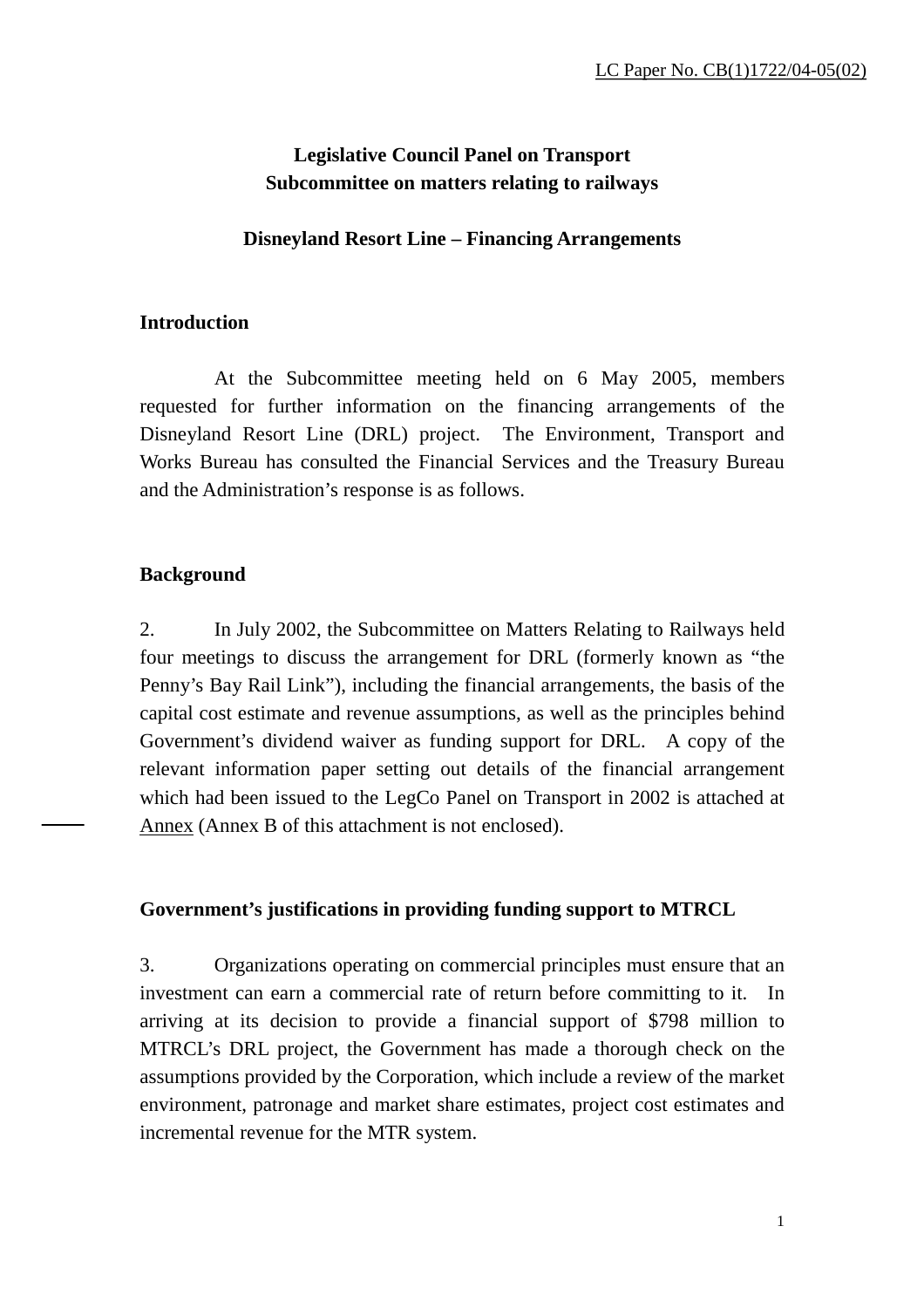4. The estimated project cost of the DRL project is \$2 billion (in moneyof-the-day prices). As defined in the prospectus for the initial public offering, the commercial rate of return required by MTRCL on its new railway projects should be between 1% and 3% above its weighted average cost of capital. According to MTRCL's financial assumptions - a projected attendance of around 5.5 million visitors to the Hong Kong Disneyland Theme Park in the first year of operation, a projected total market share of around 30 to 40% for DRL, and that a one-way fare from Sunny Bay to the Theme Park is between \$5 and \$7.5 – the return of the DRL project is below the required commercial rate of return. The Corporation's financial assessment has already taken into account additional fare revenues induced by increased patronage travelling in the rest of the MTR system resulting from the DRL, as well as station commercial revenues.

5. Starting from 2002, the Government has gradually waived its claim for \$798 million (at net present value on 1 January 2002) of dividends otherwise payable by MTRCL to Government as a shareholder. The waiver of dividend was completed in 2004.

### **Risks assumed by MTRCL**

6. On 24 July 2002, the Government entered into a legally binding Project Agreement with the MTRCL for the financing, design, construction and operation of the DRL. As soon as the Project Agreement was signed, the Corporation assumes all the commercial risks relating to the project, including project cost overrun and project delays due to unforeseen circumstances, economic risk, market risk and operational risk for the life of the project.

7. Should DRL underperform, MTRCL has no recourse to the Government for additional financial support. On the other hand, if DRL's performance turns out to be better than expected, any such benefit will go to its shareholders, including the Government. In any event, the actual parameters of the project, including the fare revenues and the internal rate of return, will not be available until the end of the franchise period.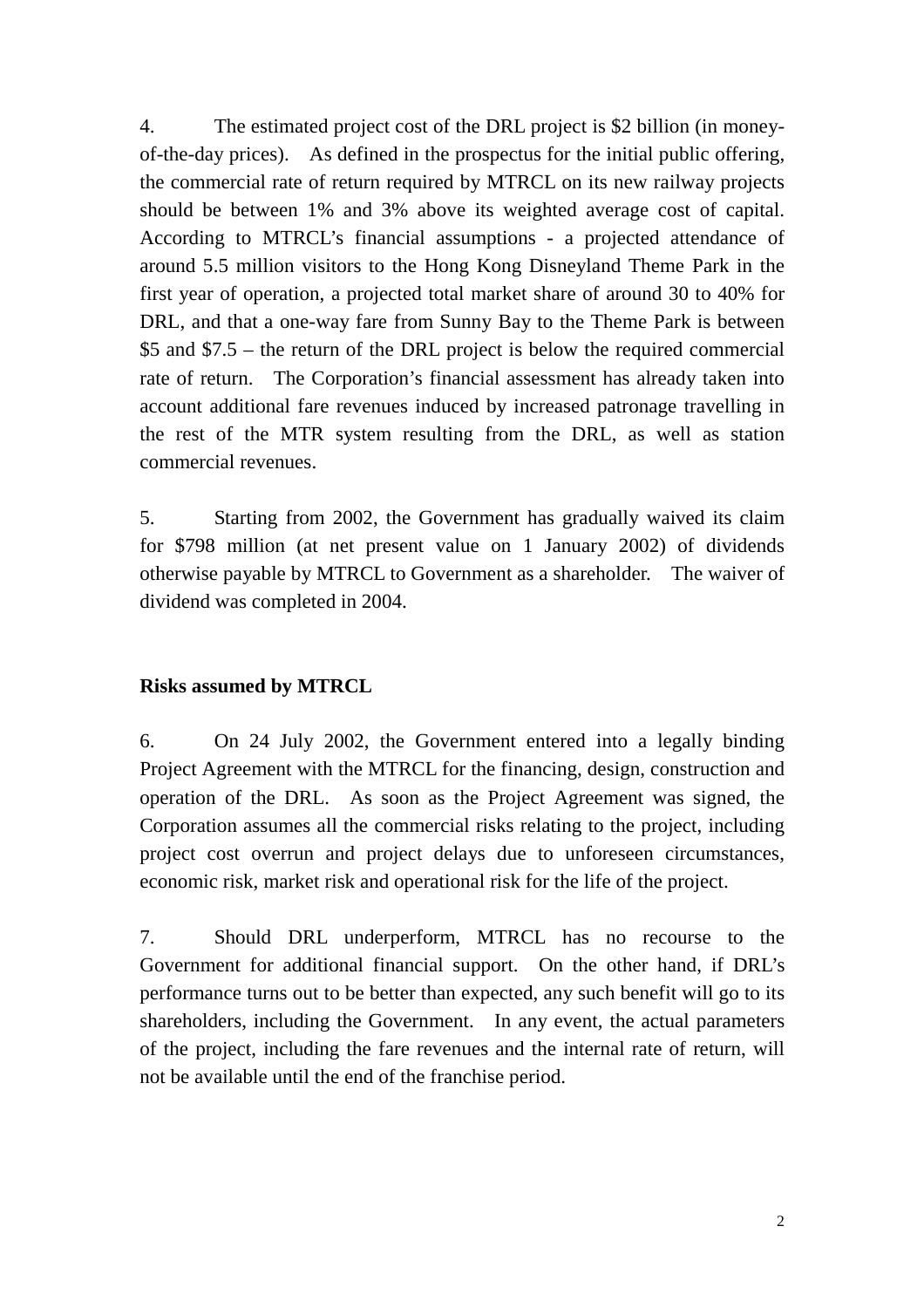### **Fares**

8. As an extension of the MTR system, DRL follows the existing fare structure. In considering the fares, MTRCL has taken into account factors including the economic situation, operating condition, public affordability, market competition as well as the nature of the trips, with a view to providing value for money service to passengers. The one-way Octopus and single-ride fares for journeys between Sunny Bay Station and Disneyland Resort Station are \$5.6 and \$6 respectively, which match with the previous fare assumption. Details of the DRL fares were set out in the information paper presented to the Subcommittee in April 2005.

9. As a listed company, it should be MTRCL's responsibility to ensure its services are financially sound and to operate under prudent commercial principle. The Government has also been encouraging the Corporation to take into account a host of factors such as those mentioned in paragraph 8 above in deciding the DRL fares and to introduce promotional offers as and when appropriate.

Environment, Transport and Works Bureau June 2005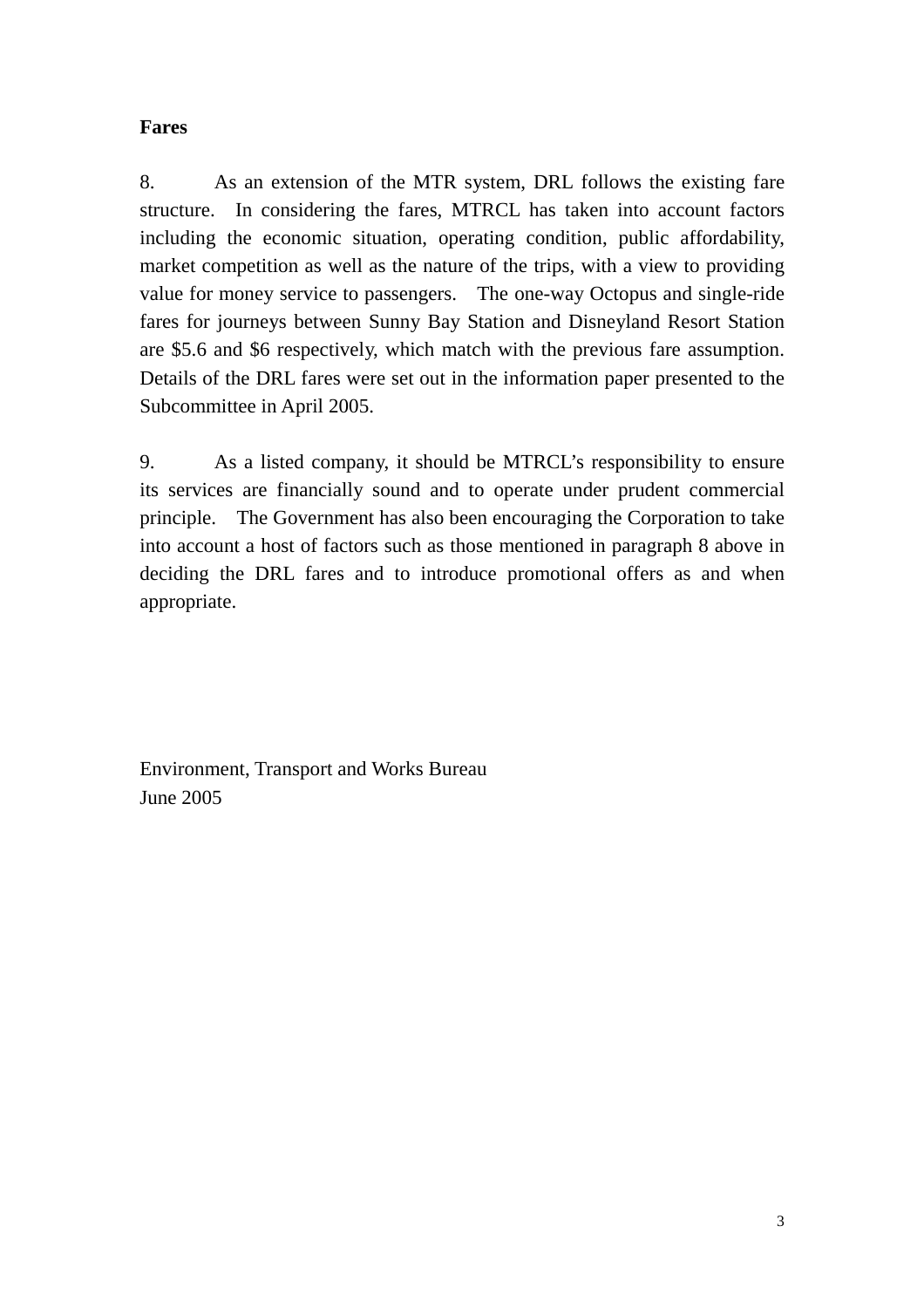Annex<br>CB(1)2279/01-02(01)

## **Legislative Council Panel on Transport**

## **Subcommittee on matters relating to the implementation of railway development projects**

### **MTR Penny's Bay Rail Link – Project Agreement**

### **INTRODUCTION**

At the special meeting of this subcommittee held on 9 July 2002, we briefed Members on the draft Penny's Bay Rail Link (PBRL) Project Agreement as approved by the Executive Council on the same day. Members requested additional information in relation to the Project Agreement and the funding arrangement of the PBRL project. The information is set out as follows :-

### **FINANCIAL ARRANGEMENTS**

### **Need to Provide Financial Support to MTRCL**

2. The \$798 million financial support to be provided to MTRCL in the form of waived dividends has been estimated based on a thorough check on MTRCL's assumptions. Patronage and cost items assumed are in line with our own forecast and MTRCL's historical trend. Our financial advisors also checked MTRCL's financial assumptions and advised that they are reasonable.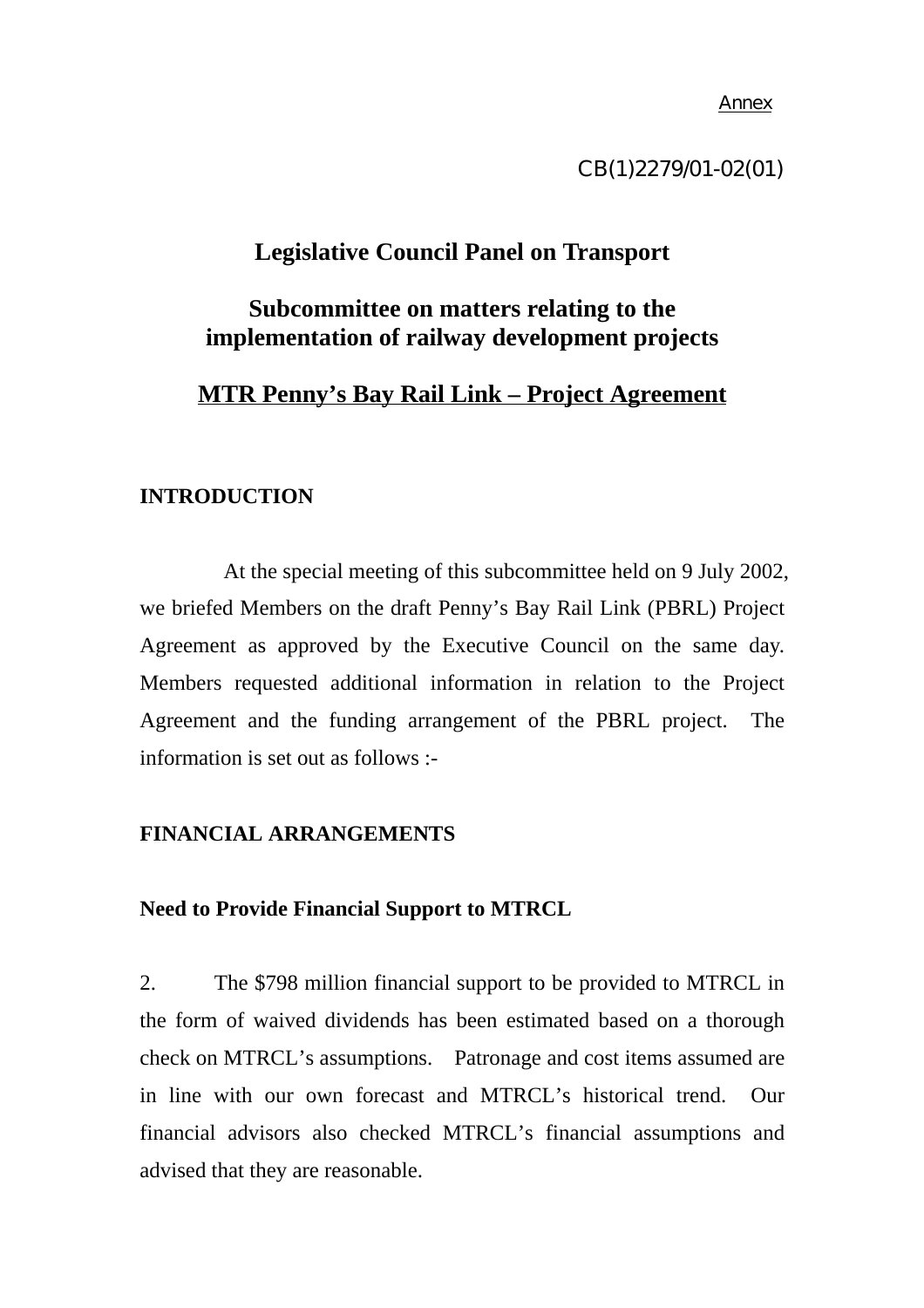## *MTRCL as a Commercial Entity - Undertaking during the Initial Public Offering in 2000*

3. When MTRCL was privatised in 2000, the Government undertook in the Initial Public Offering Prospectus for MTR Shares and in its Operating Agreement with MTRCL that the Government would not require the company to construct and operate any future railway project without its agreement. The Government also recognised that MTRCL would require an appropriate commercial rate of return on its investment in any new railway projects, which is considered to be between 1% and 3% above the estimated weighted average cost of capital (cost of capital) of the company. This undertaking is important in maintaining MTRCL's financial standing and prospects.

#### **Assessment on the Financial Viability of PBRL**

### *Methodology*

4. A project is considered not financially viable if the present value of revenues net of operating expenditures falls short of the capital expenditures. For PBRL, all its revenues net of operating expenditures over the franchise period are estimated and then discounted to derive the present value and the estimated capital expenditure including asset replacement costs is then deducted from this present value. Because the capital expenditure is higher than the present value, the shortfall is regarded as a "funding gap" and it is estimated to be \$798 million.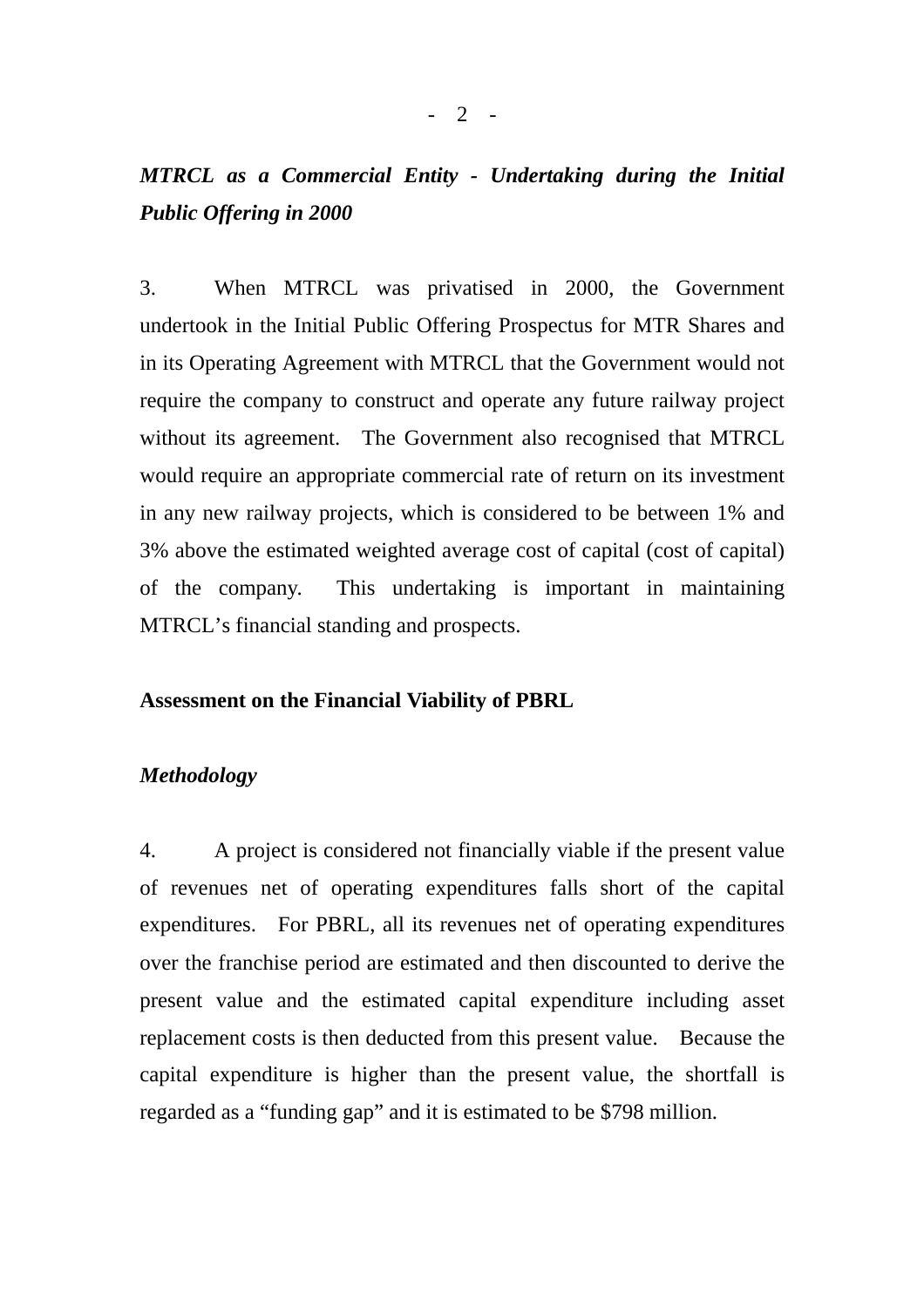#### *Revenue Assumptions*

5. MTRCL's patronage assumption is based on a projected attendance of around 5.5 million visitors to the Hong Kong Disneyland (HKD) in the first year of operation in 2005/06, a projected total market share of around 30-40%, and a one-way fare from Yam O to HKD which is assumed to be set at a competitive level of less than \$10. The financial assessment also takes into account extra fare revenue from increased patronage induced by the PBRL. Since patronage and revenue of the PBRL are commercially sensitive to MTRCL, we are unable to divulge more information. As a publicly-listed company on the Stock Exchange of Hong Kong, MTRCL has a duty to safeguard its commercial and financial information as its disclosure may prejudice MTRCL's position with third parties.

#### *Capital Cost*

6. As regards capital cost, the Government has through several rounds of negotiations with MTRCL successfully agreed a reduction from the initial estimate of \$2.6 billion to \$2.0 billion. This has taken into account the current economic situation, the recent deflationary trend, various cost-saving measures initiated by MTRCL and we are satisfied that it is a realistic estimate of the construction cost. The main categories of the capital costs are -

| Cost Items           | \$ (million) (money-of-the-day prices) |
|----------------------|----------------------------------------|
| Capital Costs        |                                        |
| Capitalised interest |                                        |
| Total                |                                        |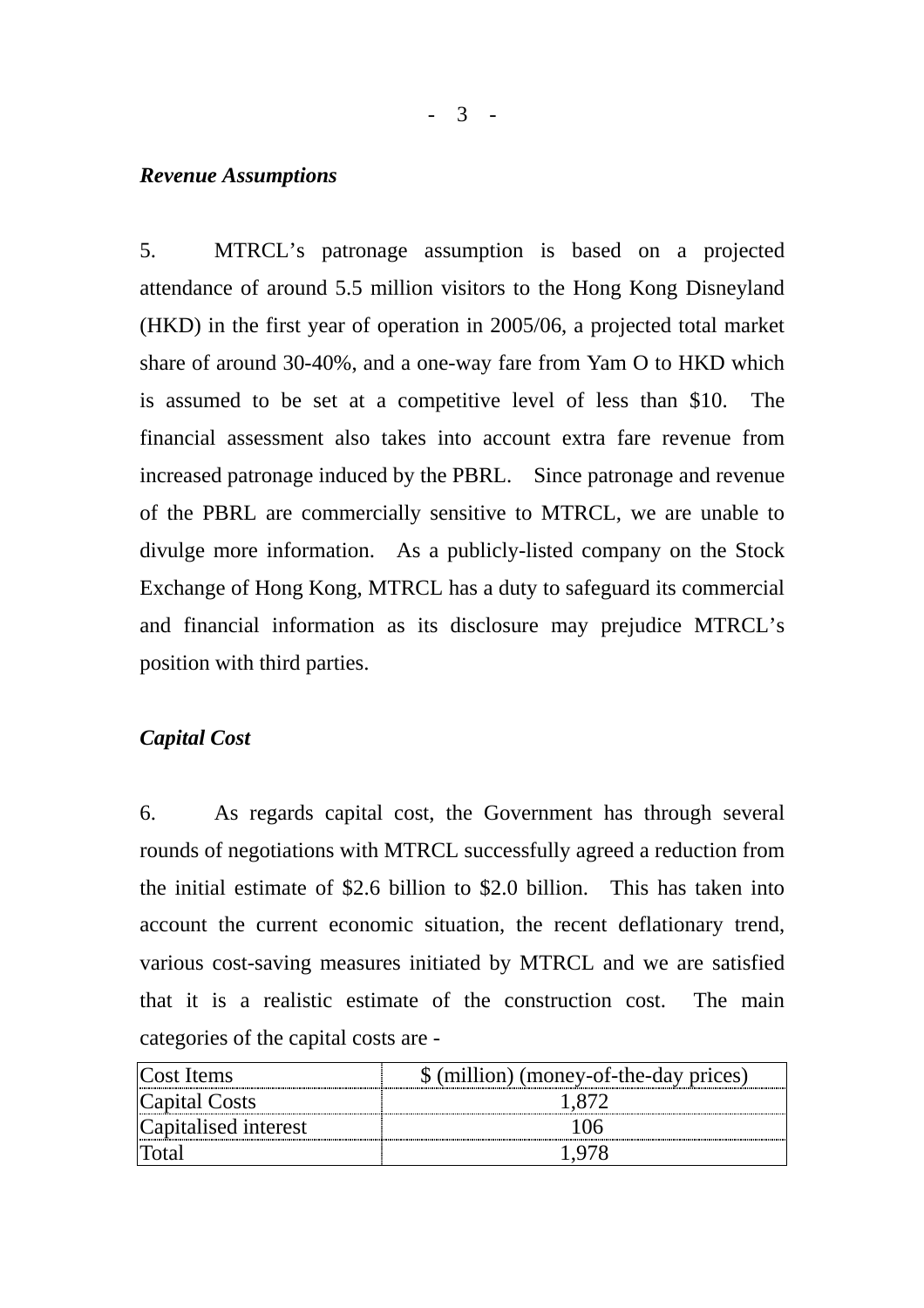#### *Estimated Project Internal Rate of Return*

7. The project internal rate of return (PIRR) at 11.25% is pitched in the range between 1% and 3% above the cost of capital as mentioned in paragraph 3 above. This is estimated based on the weighted average of MTRCL's cost of debt and cost of equity, and is comparable with the PIRRs of other infrastructure projects such as toll tunnels.

8. Equity investors expect a commercially-run corporation such as MTRCL to earn a return that can at least cover its cost of capital. The cost of capital of a company is comprised of its cost of debt and cost of equity and is also affected by its capital structure, i.e. how much the company borrows in relation to its shareholder funds. The cost of borrowing is linked to the US Treasury bond yield plus a risk factor based on the company's credit ratings. If one compares the project return of 11.25% with this alone, one may conclude that the return is on the high side given the present low interest rate environment. This conclusion would be incorrect for two reasons, the first being that the current lowinterest rate environment will not necessarily prevail through the life of the project. To complete the picture, one must also take into account the cost of equity in determining whether the return is reasonable. The cost of equity of a commercial entity is usually higher than the cost of debt. This reflects the risk of the stock market and also the risk of doing business. It is the return that an equity investor would expect to receive. It is not unilaterally set by anyone, but it depends very much on the stock market and how investors view a company. Over the past ten years, the return on equity on the Hang Seng Index has been on average around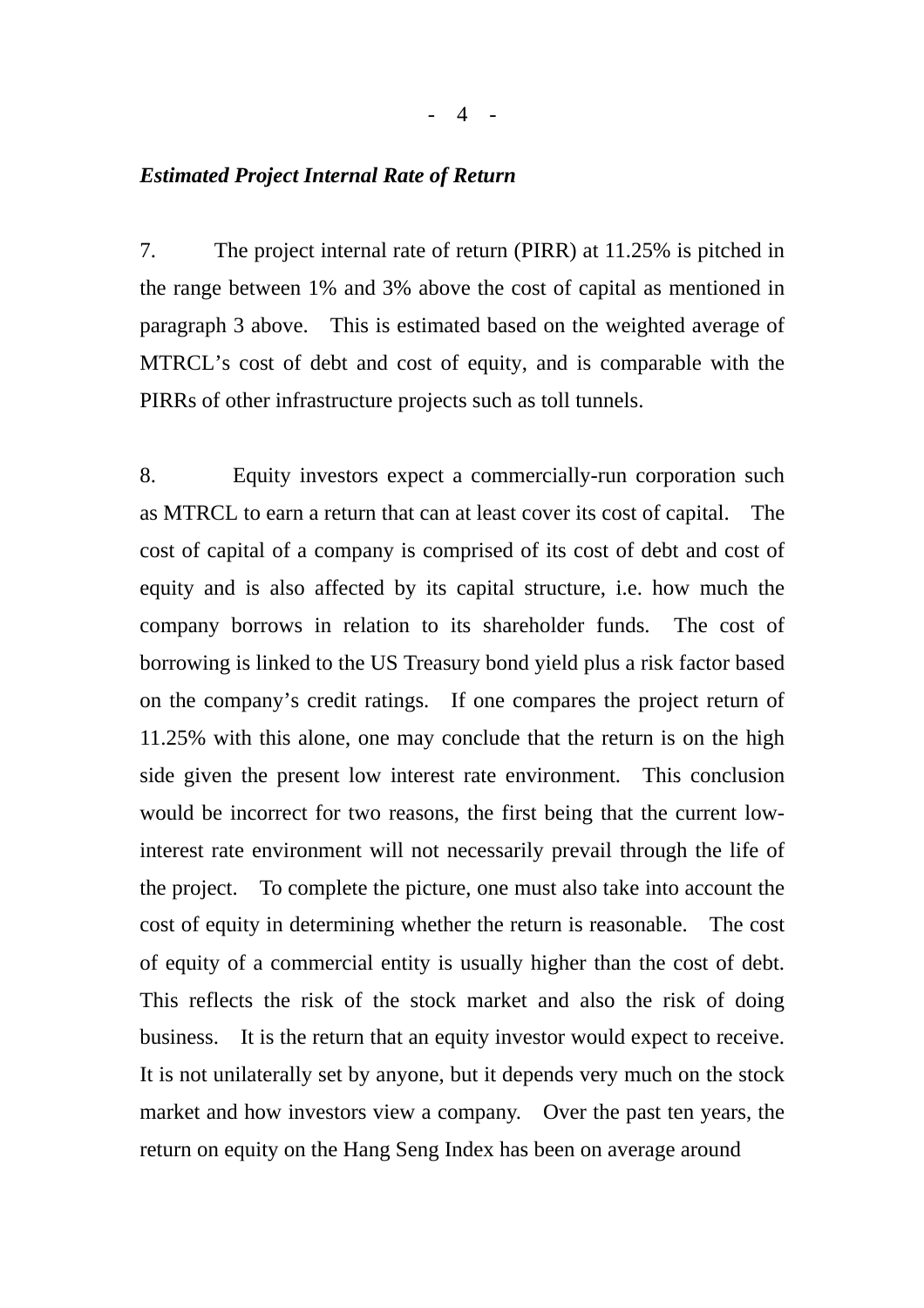13.5% per annum.

9. Add the cost of equity to the cost of debt on a weighted basis and we get the cost of capital of a company. We should compare that cost of capital plus an appropriate risk factor having regard to the inherent business risks of such a project, with the project return. It is what the investment community does and it would only be meaningful to compare the 11.25% project return with this. Cost of capital is a commercially sensitive information to a listed company. Therefore, we are unable to divulge MTRCL's cost of capital here.

### **DIVIDEND WAIVER AS FUNDING SUPPORT : PRINCIPLES**

10. The principle is that we should preserve the financial autonomy of MTRCL as a commercial entity. On this basis, we will not subsidise any railway project proposed by the two railway corporations which are run on commercial principles. Subsidy is a cost to the Government on which we may never see a return. Funding support through a dividend waiver, however, is different from subsidy. It is not a cost to the Government but should be treated as retention and enhancement in value of the Government's investment.

11. The Government will consider each request for funding support on its own merits and we would only provide this if we see substantial economic benefit. There is no "one-size fits all" solution. In this case, the PBRL is essential to the opening of the HKD as it will provide a principal gateway to the theme park, conveniently linked to other parts of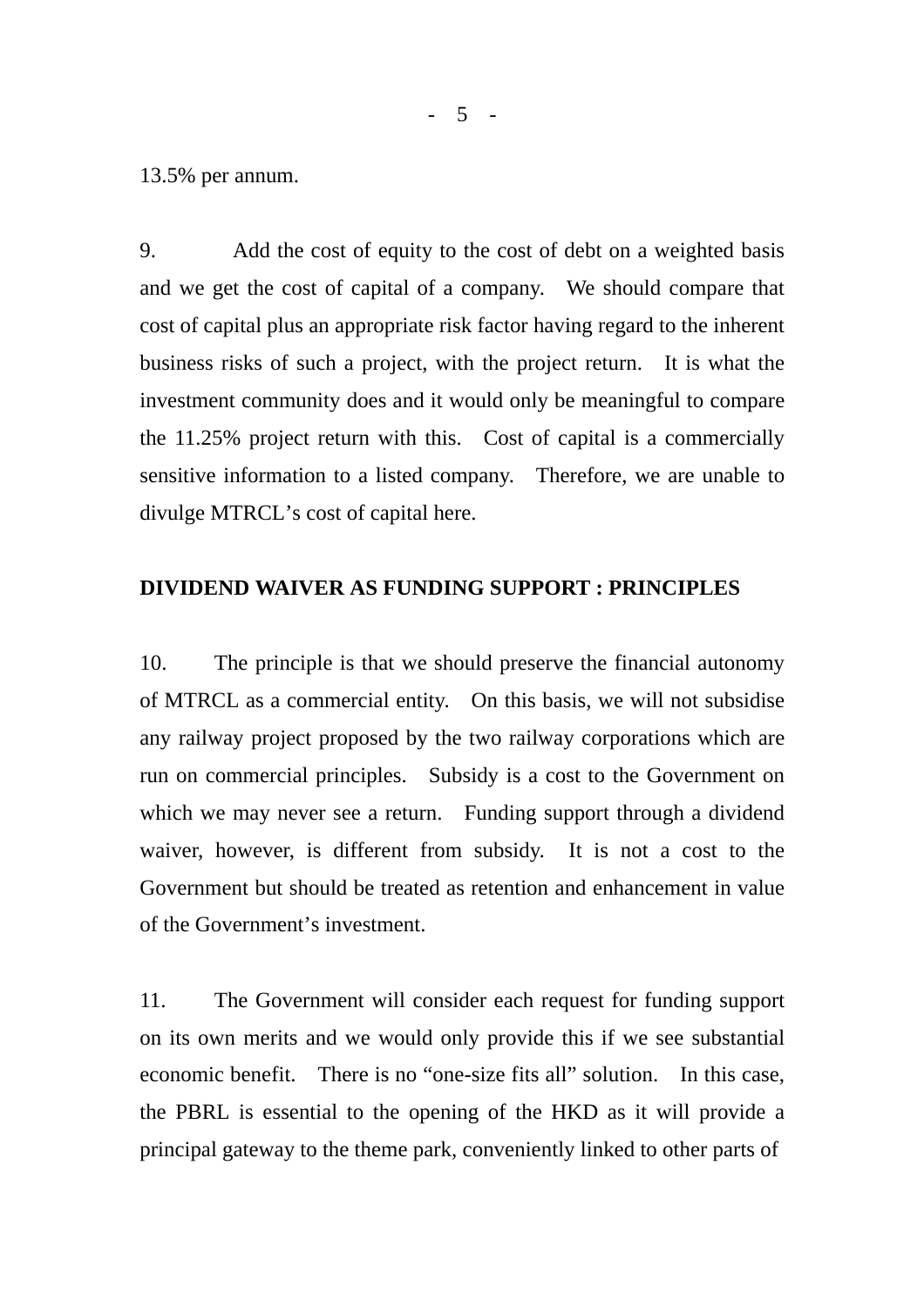the territory. As estimated, the net economic benefit of the HKD to the whole economy is around \$148 billion.

12. We have considered the option of granting property development rights at Yam O to MTRCL as funding support. However, due to engineering, planning and other land use restrictions, this option is not feasible. Equity injection into MTRCL was considered but it was decided that this would not be useful given that any further equity injection into MTRCL will itself require a return and therefore not improve the project financial viability. This would adversely affect MTRCL's cost of doing business and its competitiveness. This leaves dividend waiver the most appropriate option.

13. As with granting property rights to MTRCL, the dividend waiver option can preserve MTRCL's financial autonomy. Property development is not without risks and it is not free. We demand land premiums at full market value from MTRCL. Dividend waiver bears resemblance to the grant of property development rights since the declaration of dividend, like property development, is under MTRCL's control. To bridge the funding gap, MTRCL is incentivised to deliver profits and hence declare dividend. In comparison, any capital grant by the Government will be viewed as subsidy and MTRCL will not be incentivised to perform since there is no need to repay the capital grant.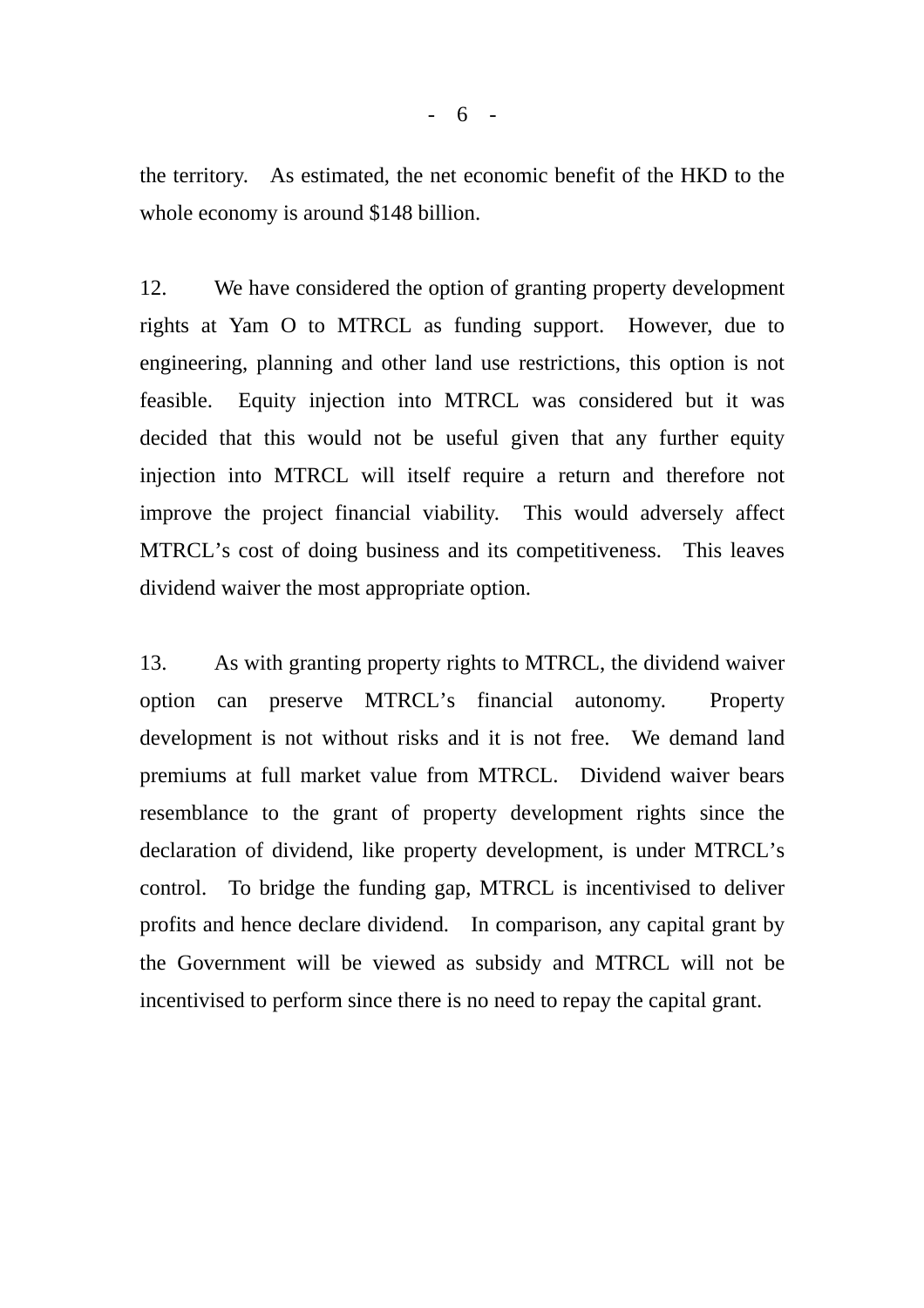## **INFORMATION ON DIVIDENDS WAIVED IN THE PAST FOR OTHER GOVERNMENT-OWNED CORPORATIONS**

14. Information on the declaration of dividends of the three major Government-owned corporations i.e. MTRCL, Kowloon-Canton Railway Corporation and the Airport Authority is attached at Annex A.

# **SUSTAINABILITY IMPACT ASSESSMENT REPORT OF PENNY'S BAY RAIL LINK**

15. Sustainability assessment assesses the potential impact of the proposed rail link on the economic, environmental and social conditions of Hong Kong from a territory-wide perspective. A copy of the sustainability assessment report is attached at Annex B.

16. Since the rail link is an integral part of the overall Disney Park project, in conducting the sustainability assessment of the PBRL, the Administration took note of the fact that an Environmental Impact Assessment (EIA) study for the HKD and its associated infrastructure including the construction and operation of the PBRL was completed in March 2000. In essence, the EIA stated that all these works would meet the established environmental standards and legislation after the implementation of the recommended mitigation measures during the construction and operation stages. The EIA report was endorsed with conditions by the Advisory Council on the Environment on 17 April 2000 and approved by the Director of Environmental Protection on 28 April 2000 under the Environmental Impact Assessment Ordinance. MTRCL

Annex B not enclosed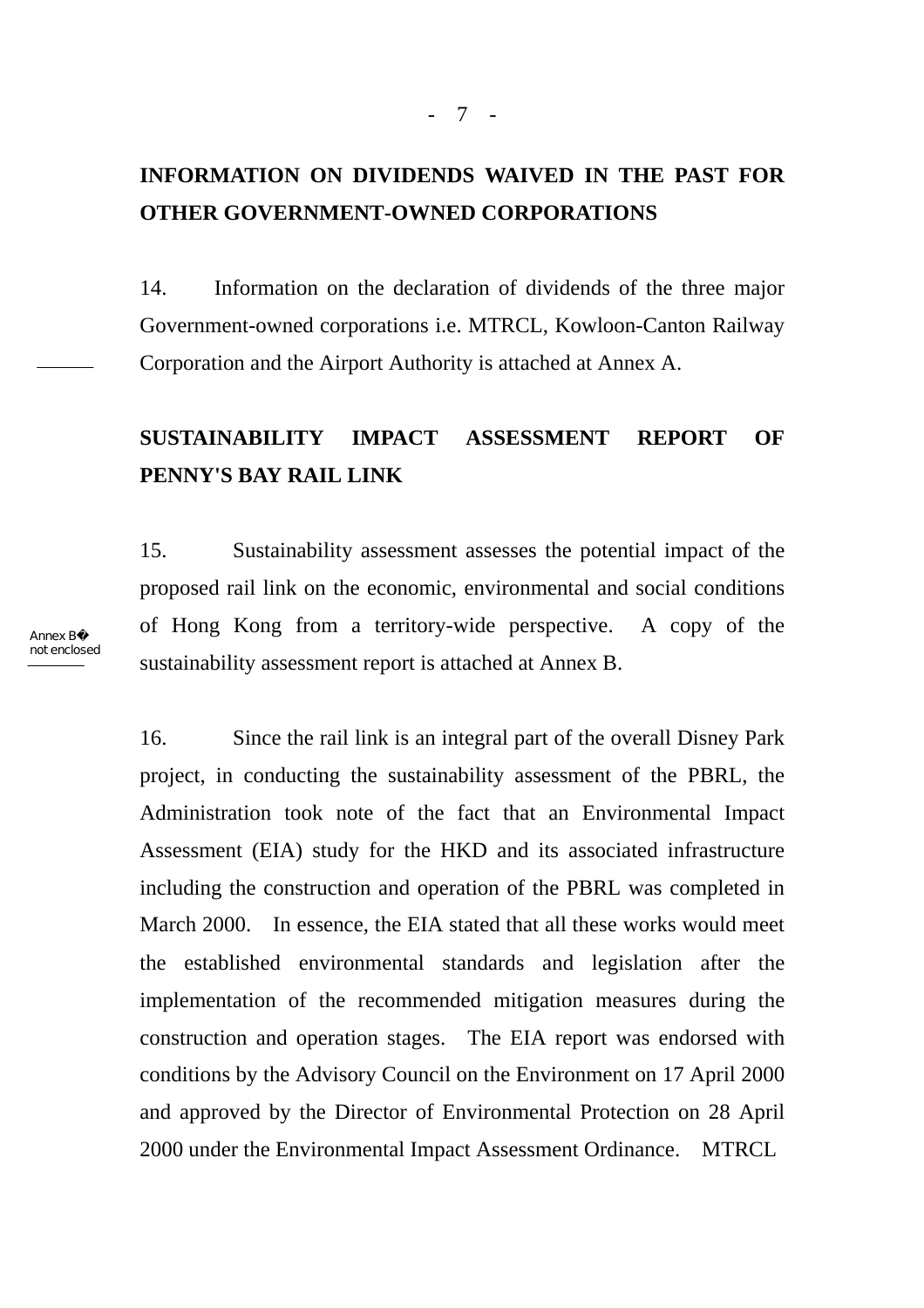will comply with all the conditions in the relevant environmental permits for the construction and operation of the PBRL. Environmental monitoring and audit programmes will be put in place.

17. Another important consideration is the economic significance of HKD. The PBRL is an essential element of the associated infrastructure in support of the HKD development which will provide an efficient and environmentally friendly means of transportation to and from HKD.

Environment, Transport and Works Bureau 12 July 2002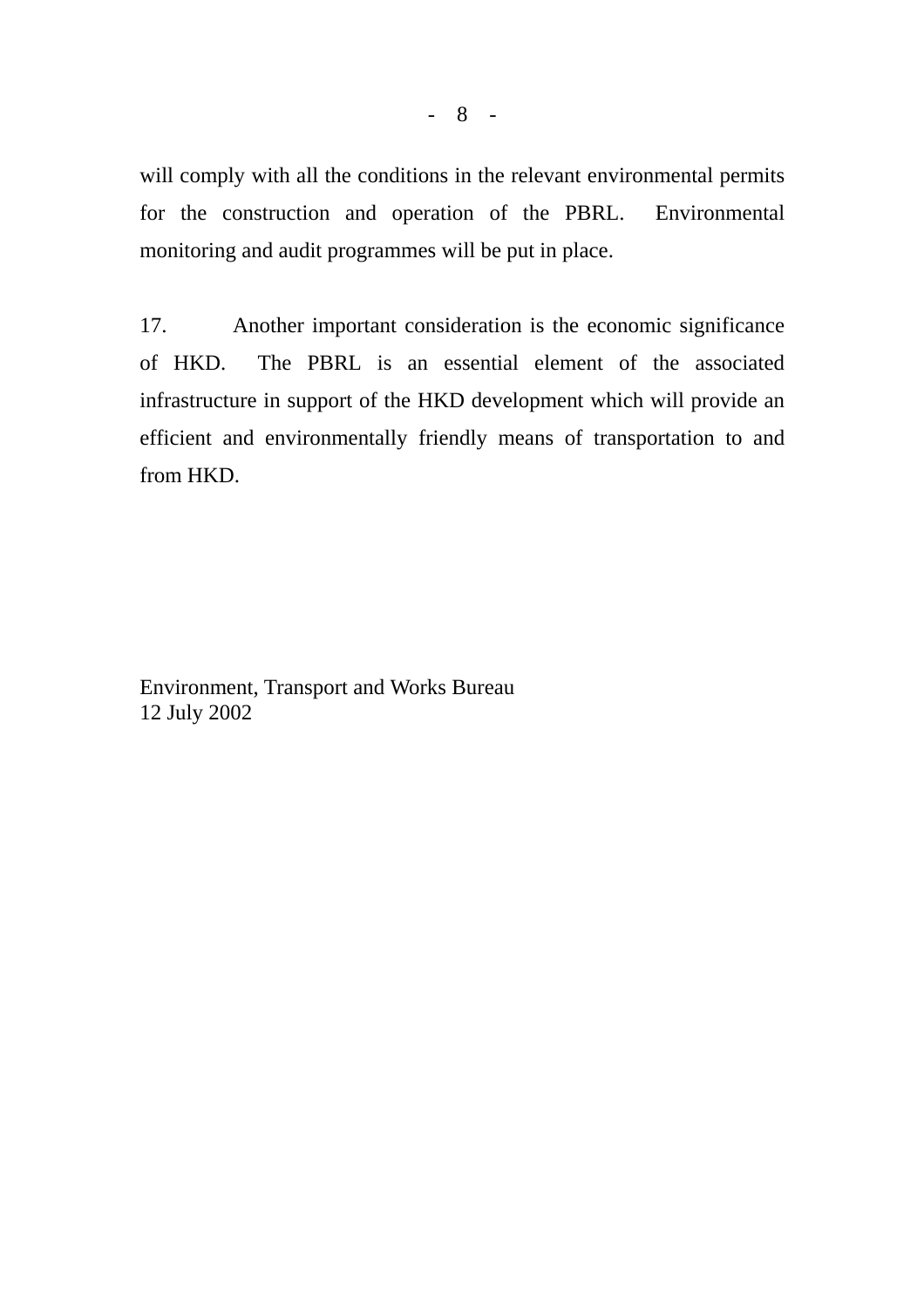| <b>Dividend</b><br>for year | <b>Amount of Dividends</b><br>(\$ million) |
|-----------------------------|--------------------------------------------|
| Prior to 1996               | Nil                                        |
| 1996                        | 647                                        |
| 1997                        | 1,252                                      |
| 1998                        | Nil                                        |
| 1999                        | Nil                                        |
| 2000                        | 153                                        |
| 2001                        | 688                                        |

## **Cash dividend received from MTR Corporation Limited or Mass Transit Railway Corporation**

# **Cash dividend received from Kowloon-Canton Railway Corporation**

| <b>Dividend</b><br>for year | <b>Amount of Dividends</b><br>(\$ million) |
|-----------------------------|--------------------------------------------|
| 1990                        | 125                                        |
| 1991                        | 140                                        |
| 1992                        | 150                                        |
| 1993                        | 160                                        |
| 1994                        | Nil                                        |
| 1995                        | Nil                                        |
| 1996                        | 300                                        |
| 1997                        | Nil                                        |
| 1998                        | Nil                                        |
| 1999                        | Nil                                        |
| 2000                        | Nil                                        |
| 2001                        | Nil                                        |